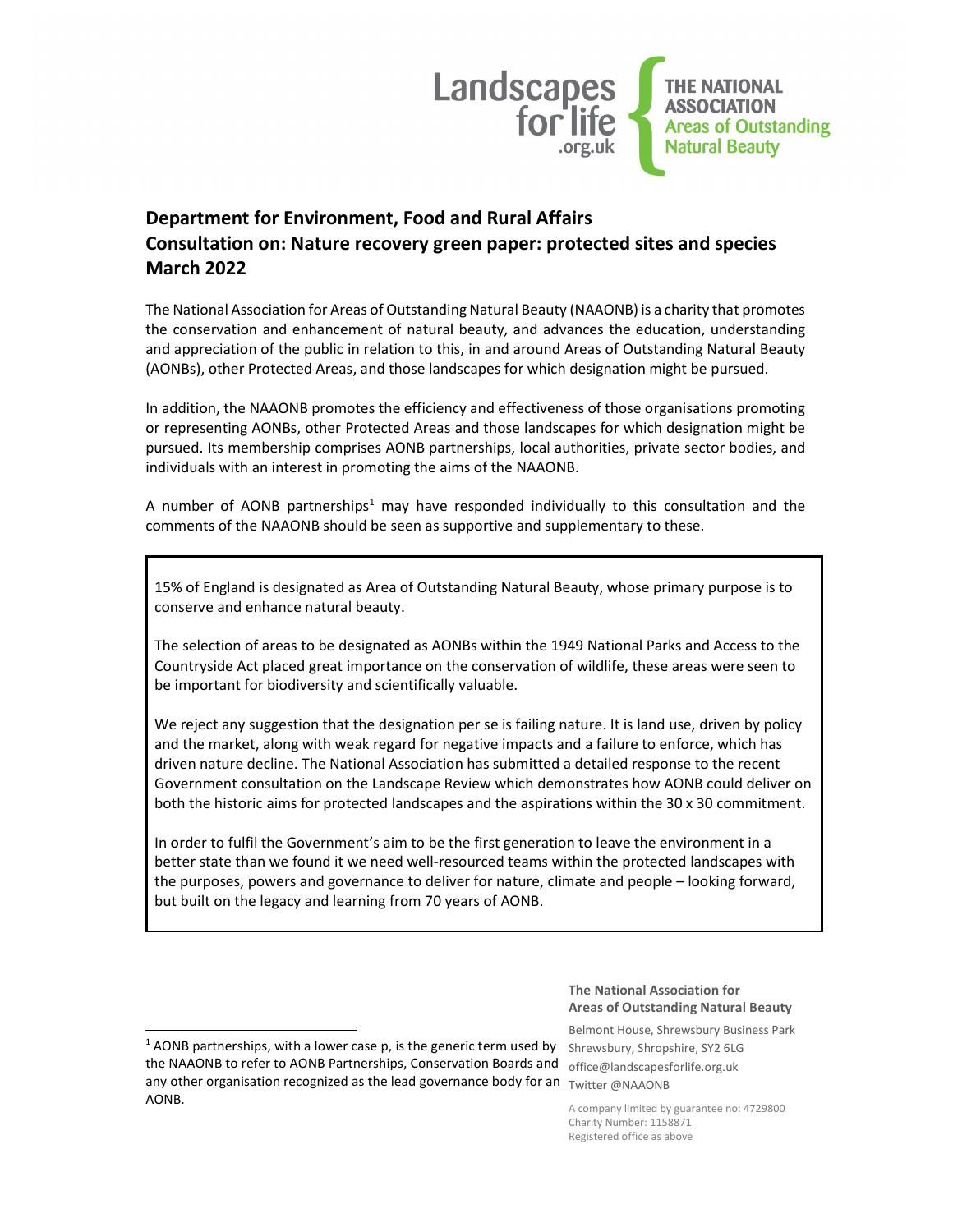#### Introduction

Set against a backdrop of unprecedented concern for the future of the natural world, and intergovernmental reports that the current global response to the effects of human impact on nature is insufficient – the National Association for Areas of Outstanding Natural Beauty believes that now is the time to significantly increase the scale and pace of nature conservation activity in AONBs. Using our unique network and partnership model, we made a collective Declaration on Nature in AONBs, the Colchester Declaration, setting out our strategy for change. With many AONB host authorities having taken the step of declaring a Climate Emergency we have demonstrated our readiness to act to redress declines in species and habitats within the context of a wider response to climate change.

Internationally the IUCN has demonstrated that Effective Protected Areas (e.g. those with robust protection, effective management, appropriate governance, adequate financing etc.) are proven to be successful for safeguarding nature: they are the front line of defence against growing pressures from human activity and climate change and are vital for securing the future of some of our most important species and habitats, particularly when integrated into wider landscapes and seascapes that are also well managed for nature. These are the places where many of our most rare, vulnerable and most charismatic species have remained, within which they need to be protected, and from which they can be recovered and restored to the wider countryside.

Areas of Outstanding Natural Beauty are listed as Category V Protected Landscapes under IUCN definitions:

"A protected area where the interaction of people and nature over time has produced an area of distinct character with significant ecological, biological, cultural and scenic value: and where safeguarding the integrity of this interaction is vital to protecting and sustaining the area and its associated nature conservation and other values."

The primary purpose of the AONB designation as provided for in the 1949 Wildlife and Countryside Act is to 'conserve and enhance natural beauty.' A series of legal decisions and policy statements since this date have made it clear that the phrase 'natural beauty' is not just scenery but includes landform and geology, plants and animals, the historic environment and cultural heritage.

The selection of areas to be designated as AONBs placed great importance on the conservation of wildlife. Their proposed name in the Hobhouse Report (to the Ministry of Town and Country Planning) which preceded the 1949 National Parks and Access to the Countryside Act was 'Conservation Areas'. Julian Huxley who sat on the Hobhouse Committee and chaired the Wildlife Conservation Special Committee which reported on these areas in 1947 stated,

'We agree with the Nature Reserves Investigation Committee and with the British Ecological Society in attaching the greatest importance to the Conservation Area [AONB] as a means of supplementing with the least interference and expense the small range of conditions which have been included in the proposed list of National [nature] Reserves' (WCSC 1947, p. 22).

He went on to explain how these areas would provide protection for many important plant and animal communities which required a scale larger than a nature reserve, citing habitats such as chalk downland which required the continuance of disturbance factors. Large areas of chalk downland including the North Downs, Chilterns and Cotswolds were listed as potential Conservation Areas in the 1947 Hobhouse Report and have since been designated (as AONBs).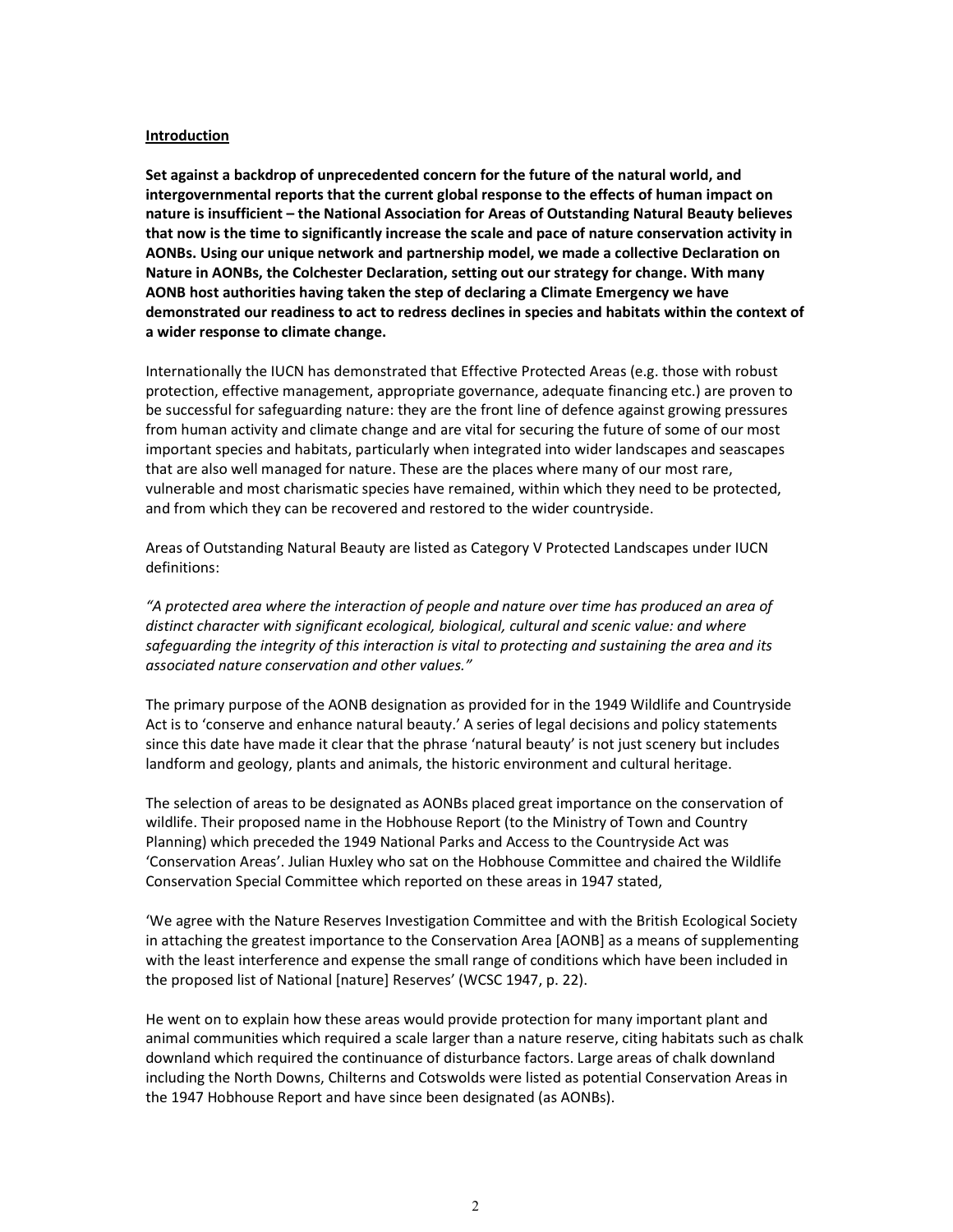Although the term 'natural beauty' is used in legislation, Huxley is clear, 'the conservation of scenic beauty is intimately bound up with the conservation of wildlife and physical features' (WCSC 1947, p.23). It is the combination of these factors that was expressed as 'natural beauty' in legislation.

It was not just scientific interest that underpinned the importance of wildlife in AONBs, Huxley was also conscious of its value to people, '... part of the enjoyment to be derived from [National Parks and AONBs] is attributable to the ability to observe wildlife of all kinds at relatively close quarters in its natural surroundings' (WCSC 1947, p.10). These areas were seen to be biodiverse and scientifically valuable.

Sadly, another key recommendation from Huxley's report - that a survey and identification of features of scientific interest be carried out for Conservation Areas [AONBs] and National Parks - was not implemented. If it had been, we would have a baseline today against which to monitor biodiversity change.

None of this is to dispute that biodiversity is in a perilous state within and outside designated areas, but it does demonstrate that these areas were seen as valuable for wildlife in 1949 and are likely to retain the potential to be so again.

AONBs remain important areas for wildlife; despite covering only 15% of England they hold 25% of England's SSSIs, 24% of England's most important wildlife habitats, 20% of England's total woodland cover and 30% of England's Ancient Woodlands. They include important areas of upland peatlands and lowland wetlands which in addition to their biological richness have a critical role in carbon sequestration and water management.

Given their importance for both wildlife and public engagement with the natural world, greater emphasis should be put on restoration of natural processes, looking at more holistic and regenerative management practices to deliver on the Glover/Landscapes Review recommendation that protected landscapes should form the backbone of the Nature Recovery Network.

In our recent submission to the Government's consultation on the Landscape Review we recommended that Proposal 24 of the Glover Review should be implemented: 'AONBs be strengthened with new purposes, powers and resources, renamed as National Landscapes'. This would be a significant step in the direction of making AONBs meet the requirements of 30 x30.

Purposes: The extension and revision of purposes to reflect contemporary priorities for AONB. Natural beauty with a strengthened link to nature recovery on a landscape scale and the importance of cultural heritage. A second purpose to support sustainable communities and promote understanding and enjoyment of the area.

Powers: Catalyse the shared endeavour which delivering for nature, climate and people demands by strengthening the 'duty of regard' linked to strengthening the status of the Management Plan. A formal role in planning and development management to better deliver on the purposes.

Resources: Secure core team activity through a dynamic and progressive funding formula which reflects ambition and future needs. A strong core which can attract the partnerships and finance to boost delivery and impact.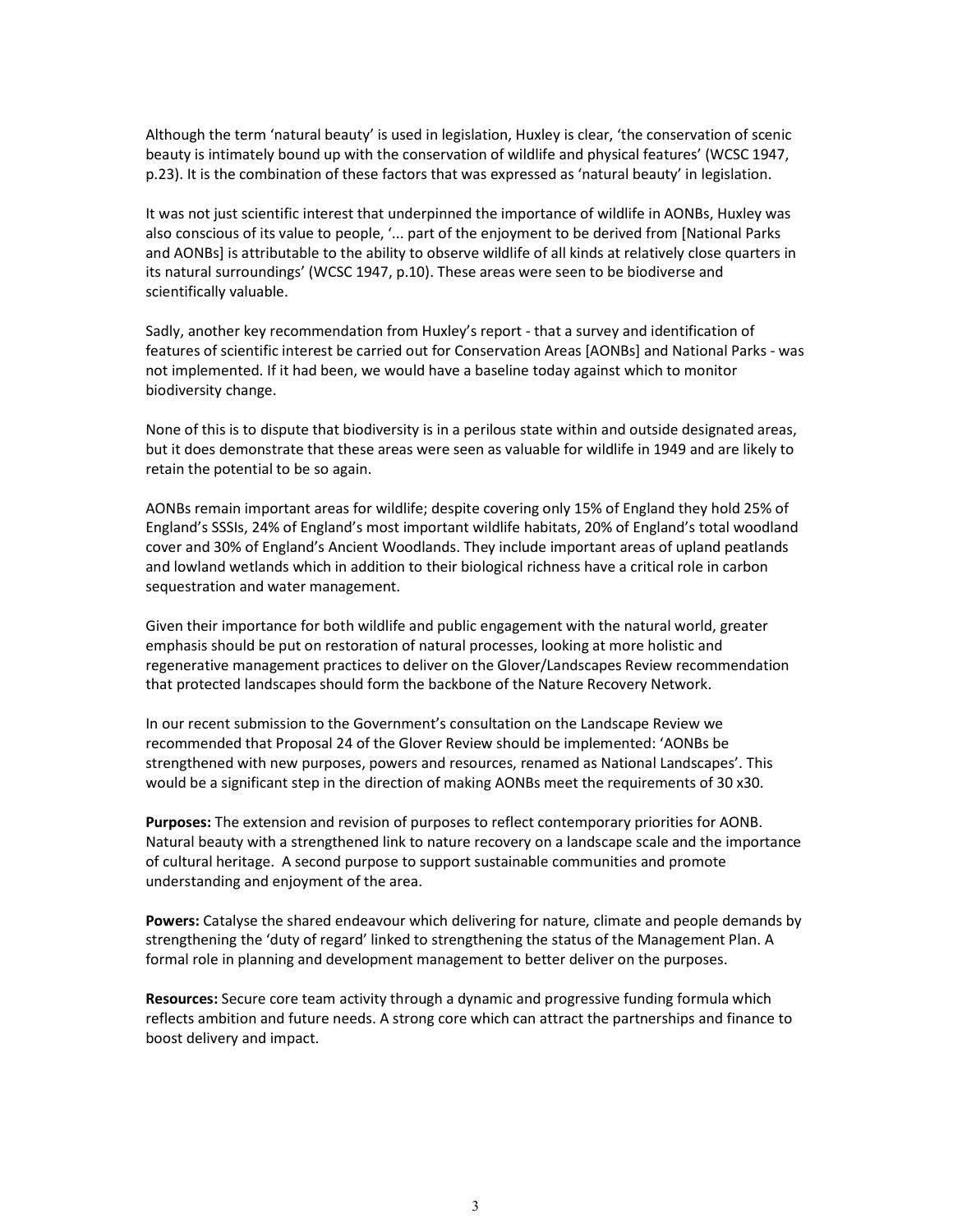Governance: A robust minimum governance standard which provides sufficient independence to guarantee the integrity of the designation, dynamic and more representative of the wider UK population.

## Case Study – Cotswolds AONB

The Cotswolds Nature Recovery Plan was adopted in 2021

The current extent of important biodiversity habitats was calculated from mapping based on a refresh of the national habitat layers using interpretation from recent satellite imagery. This gave a current habitat extent of 23% of the area of the National Landscape. The area of arable including agri-environment measures was found to cover a further 19% giving a total extent of 42% the area arguably supporting nature recovery in some way.

Target extents for 5-year intervals to 2050 were then calculated. The final extents for 2050 were 40% of the Cotswolds area for important habitats rising to 93% including arable with environmental measures. The target extents for 2030 are 32% for important habitats and 54% including arable with environmental measures.

The scientific advice indicates that 30% of a landscape should comprise of good habitats across a landscape to provide sufficient connectivity. One paper cites 40% in protected landscapes although this may be a reflection of the higher proportion of habitat in upland landscapes. (References are included at the end of this comment) It may be prudent to consider 30% in lowland landscapes and 40% in upland.

As the important biodiversity habitat figure is over 30% it could be argued that if delivered on schedule the Nature Recovery Plan will have made sufficient progress to provide justification for the inclusion of the Cotswolds National Landscape towards 30 by 30. The inclusion of arable land in environmental measures would further strengthen this case however for this purpose the methodology would require reviewing to narrow it down to arable measures specifically intended to deliver outcomes for biodiversity.

There is much detail in the plan that would also need to be delivered for these figures to have meaning, particularly with reference to the quality and connectivity of habitat. Additionally, much will have to go as we hope if these targets are to be realised, not least the delivery of funding mechanisms to support nature recovery such as ELM, BNG and PES (Payment for Ecosystem Services).

References: Documents citing the 30% & 40% extent requirements: Stand-alone summary primer for the rebuilding biodiversity methodology. South West Biodiversity Partnership.

Henrik. A. Oikos 1994 Effects of Habitat Fragmentation on Birds and Mammals in Landscapes with Different Proportions of Suitable Habitat: A Review. Defining and delivering resilient ecological networks: Nature Conservation in England. Isaac. N.J. et al 2017. Journal of Applied Ecology. Digging Deeper: Wildlife and Countryside Link. September 2021.